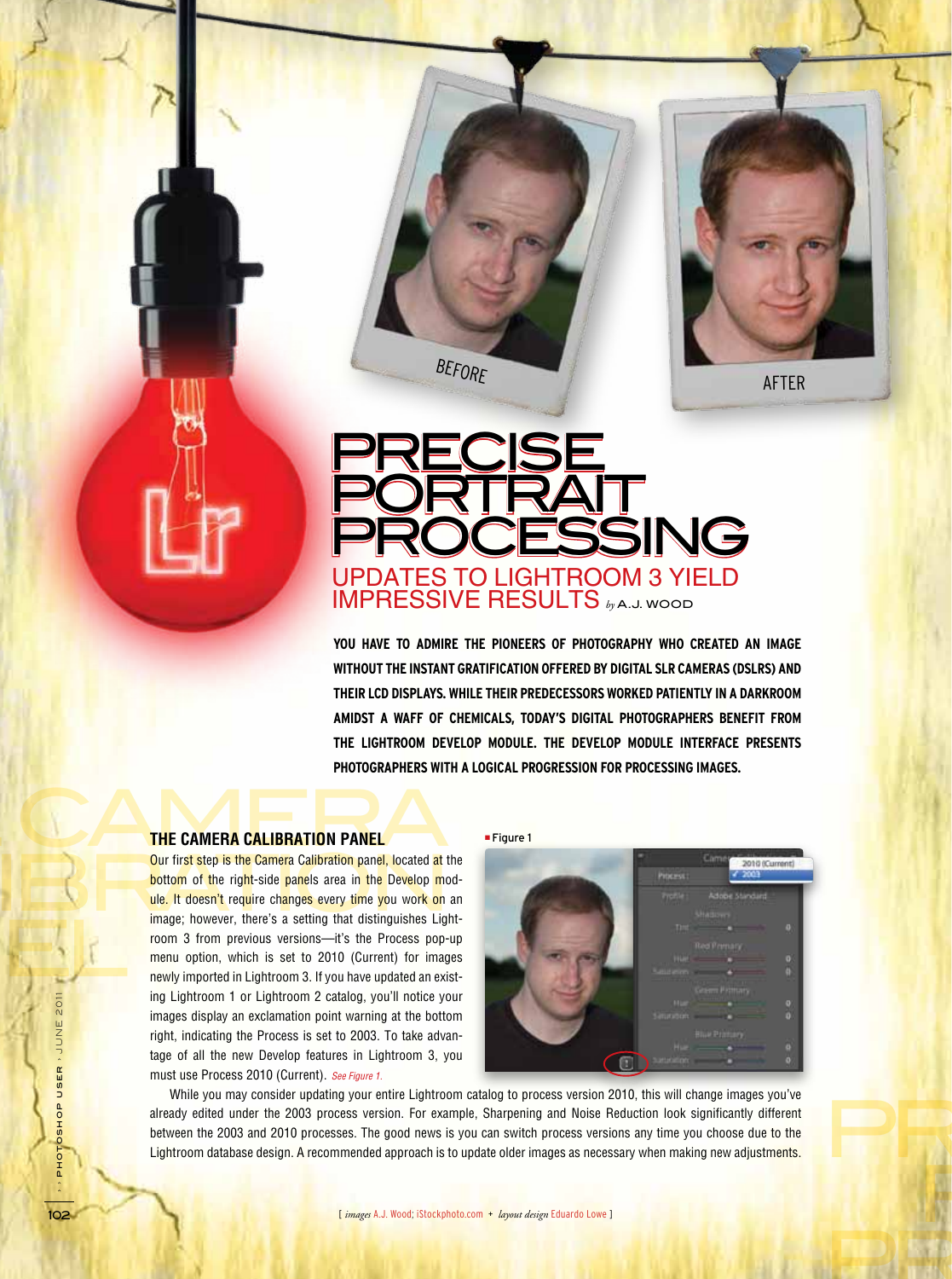point—for the rest of the adjustments you make in the Develop module. For<br>
our example, we're using Camera Portrait.<br>
THE BASIC PANEL The Profile setting in the Camera Calibration panel allows you to choose profiles that mimic your camera's custom settings. Canon and Nikon users specifically can emulate vivid color settings or settings for scenery and por traits. Profiles are best used to establish your baseline setting—your starting our example, we're using Camera Portrait.

### **THE BASIC PANEL**

Working from top to bottom in the Basic panel, your first stop is adjusting<br>the white balance in your image. When working with RAW images, the white<br>balance (WB) pop-up menu will show all the settings available in camera, the white balance in your image. When working with RAW images, the white balance (WB) pop-up menu will show all the settings available in camera, such as Auto, Daylight, Cloudy, Shade, Tungsten, Fluorescent, Flash, etc. When working with JPEG images, the white balance pop-up menu only shows three choices: Auto, Custom, and As Shot. It should also be noted RAW images show a Temp adjustment in degrees Kelvin, where JPEG images have a range from –100 to +100.

> The White Balance Selector tool (W) is designed to target image areas that are neutral gray, not white. With the tool selected, click the eyedropper on a gray portion of an image for better control. As you mouse over your image, look in the Navigator panel for a preview. In our example, the initial white balance in camera is a little green, so we changed the white balance to Flash to warm things up.

> After setting the white balance, you're ready to adjust the Tone controls. If you're not sure where to begin, or which controls you need to adjust, the Auto button is a good starting point. As Photoshop wizard Jack Davis points out, you'll find the Exposure slider locks in an appropriate value, and you can sim ply adjust the Brightness and Contrast sliders to your individual taste. What's the difference between the Exposure and Brightness sliders? Exposure targets the highlight areas first when brightening an image, while Brightness targets the midtone range. Our portrait is a little dark, so we adjusted the Exposure to +0.55. See Figure 2.

> The Recovery slider is used to recover highlight details lost from overex posure. While it can simply be used in response to adjustments made with the Exposure slider, it's useful by itself as a single adjustment. We'll use the Recovery slider to pull back highlight detail in the face, then adjust Blacks to keep the shirt from washing out.

> For a better idea of how your adjustments are affecting the exposure of an image, press J to toggle the shadow and highlight clipping warnings on and off. Blown-out highlights appear in red, while clipped shadows appear in blue. You can also press-and-hold the Option (PC: Alt) key while moving the Exposure, Recovery, or Blacks sliders to see individual clipping warnings for those adjustments. See Figure 3.

> Once you've set the tonal range in the image, you can give it more pop by adjusting the Presence controls. Clarity increases local contrast and in some cases appears to thicken the outline areas or sharpen the image. Shiny objects, metals, and textured areas benefit well when adding positive Clarity values. When shooting portraits, women and children generally can do without too much Clarity. Choosing a negative Clarity value will reduce contrast, creating an appearance of surface blurring.

an appearance of surface blurring<br>Portraits benefit from the Vib<br>target primarily muted colors con<br>Simultaneously in an image. Vibra PORTRAIT Portraits benefit from the Vibrance adjustment. This is due to its ability to target primarily muted colors compared to Saturation, which boosts all colors simultaneously in an image. Vibrance also does well at preserving skintones.

**IOCESSING** 





■ Figure 3



103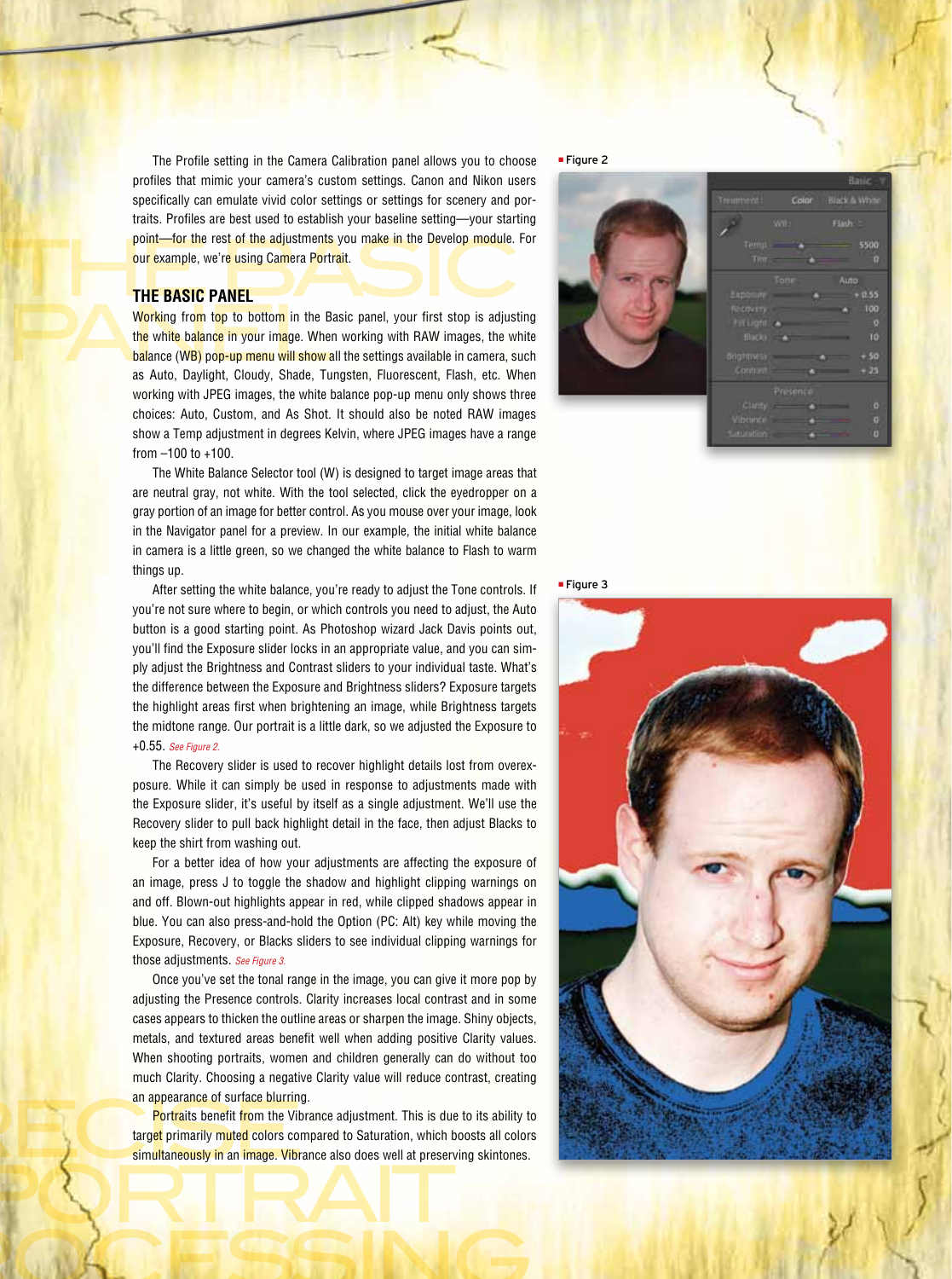# THE TONE **THE TONE CURVE PANEL**

THE TONE CURVE PANEL<br>You can make an overall contrast adjustment targeting the midtones by using the Contrast slider in the Basic panel, but for greater control the Tone Curve<br>panel works very well. We'll use the Point Curve pop-up menu and choose<br>strong Contrast Nation the very shallow S gung greated in the Tone Curv panel works very well. We'll use the Point Curve pop-up menu and choose Strong Contrast. Notice the very shallow S curve created in the Tone Curve graph? The steeper this curve, the stronger the contrast in the image.

> To target specific areas in an image, use the Target Adjustment tool in the Tone Curve panel. It's easy to overlook, but click the target icon to the left of the Tone Curve graph. Click-and-drag up in your photo to lighten specific areas, or click-and-drag down to darken areas of the photo. When you're finished making adjustments, click the icon again to dismiss the tool.

"When you move the Luminance slider for the first time, you won't be disappointed."

### THE HSL PAN THE HSL PAN **THE HSL PANEL**

ANEL<sup>ING</sup> The Vibrance and Saturation controls work well, but sometimes you want more precise color control. The HSL panel allows you to adjust Hue, Saturation, and Luminance one color at a time. We have good separation of colors in this image, allowing us the freedom to play with our HSL adjustments. Here we can adjust the blue in the sky (which also affects the eyes), as well as make minor adjustments to the red and orange in the skin. In the Saturation section, we set Red to –20, Orange to –25, Green to –40, Aqua to +10, and Blue to +60. Under Luminance, we set Yellow and Green to –100, and Blue to –20. Notice there's a Target Adjustment tool here as well, so you can easily click-and-drag in the photo to adjust color. See Figure 4.

### **THE DETAIL PANEL**

THE DETAIL PANEL<br>As previously mentioned, you'll appreciate the improvements made to Sharp-Expressed.<br>
Ening and No<br>
Sharpenin ening and Noise Reduction in the Detail panel. To see the adjustments in your image, be sure to set the view to 1:1 or higher in the Navigator panel.

Sharpening deserves special attention because the settings you used with Process 2003 will not be the same settings you use with Process 2010 (Current). This may be why some of your favorite sharpening presets seem broken. The Amount and Radius sliders determine how much sharpening will be applied to a photo, while the Detail and Masking sliders determine the areas of focus for sharpening. Using the 2010 process version in Lightroom 3, you'll find it's better to use smaller values than you're used to for the Amount slider.

Press-and-hold the Option (PC: Alt) key while moving the Sharpening sliders to display focus previews. The Amount preview is black and white to remove color distractions, while the Radius and Detail previews are embossed to show area localization. The Masking preview shows areas sharpened in white, while areas in black will not be sharpened. In our image, the Amount is set to 39, Radius is kept at 1.0 for small areas, Detail is lowered to 3 to reduce edge artifacts, and Masking hovers around 89 to allow the edge of the nose to show. See Figure 5.

Prior to Lightroom 3, you probably never used the Noise Reduction sliders and resorted to making these corrections elsewhere. It's worth finding that old photo that had noise you couldn't remove and running this adjustment on it. When you move the Luminance slider for the first time, you won't be disappointed. You reduce the graininess by adjusting the Luminance, and balance the image details with the Detail and Contrast sliders.







PRECISE

PROC

PORTRAIT

› › photoshop user › JUNE 2011

PHOTOSHOP USER > JUNE 2011